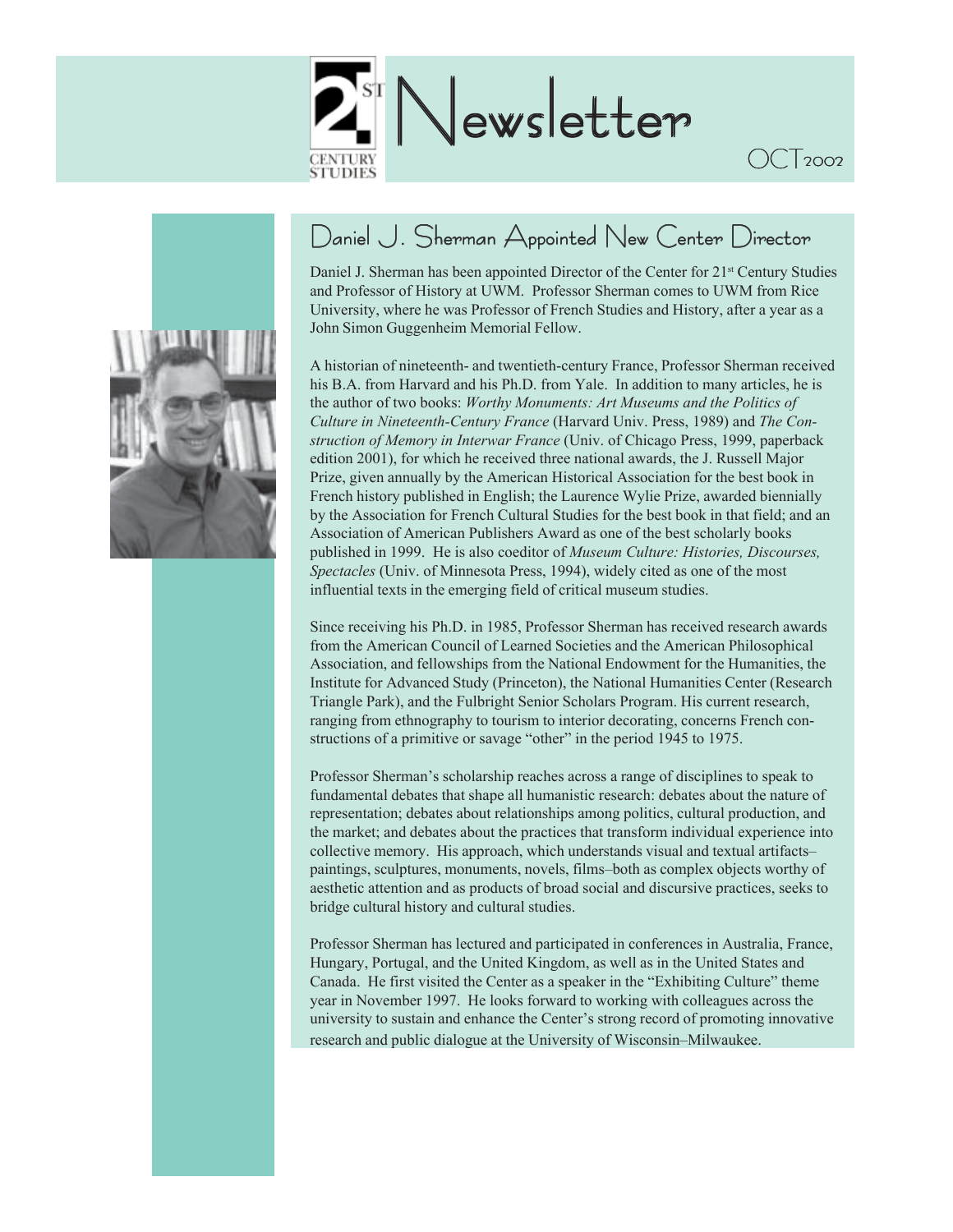## Research Theme for 2002-2003: War

Within the context of its long-standing mission, the Center's research focus in 2002-03, war, offers us the opportunity to contribute scholarly and critical insights to debate on issues of pressing public moment. Construing both "war" and "politics," its binary in Carl von Clausewitz's familiar dictum, as broadly as possible enables an attitude of engaged yet critical reflection encompassing all relationships in which the terminology of armed conflict has played a crucial interpretive role. We are particularly interested in illuminating the ways in which "war" and related terms play off each other to produce meaning and construct subjects. Topics for discussion this year include the legal, ethical, social, political, and religious dimensions of war, war's cultural and aesthetic manifestations and the engagement of the arts and media both in and against war, the gendering of conflict in various discursive formations, war and cinema, and the role of military expressions in shaping other concepts, endeavors, and fields of inquiry.

UWM Fellows at the Center in 2002-03 include: David Allen (Journalism and Mass Communication), George Clark (English), Joan Dobkin (Visual Art), Carlos Galvao-Sobrinho (History), Peter Paik (Comparative Literature), Helena Pycior (History), and Robert Wolensky (Sociology, UW-Stevens Point).

## 9/11: Reconstructions,  $\bigcirc$ ctober 4-5, 2002

In October 2002, the Center sponsored a conference on the events and aftermath of September 11, 2001, with panel discussions on the ethics of international conflict, the media and cultural representations of 9/11 and the ensuing conflict, and memory and commemoration as pervasive elements of the urban landscape, national myth, and public discourse.

The panel on ethics (chaired by **Terry Nardin**) considered the relationship between "war" and "terrorism," use of force issues, and human rights. The speakers who participated in this round table included a world-renowned expert on international relations, the most prominent theorist of the concept of "just war" in the United States, and a former dean of McGill Law School and expert on international arbitration.

Participants in the round table on media (chaired by **Jane Gallop**) explored the connections between knowledge, information, reporting, opinion, rumor, and spectacle. They included scholars with expertise on the internet, on media coverage of terrorism and terrorist uses of the media, and on televisual constructions of war. The session on commemoration and the urban environment (chaired by Center Director **Daniel Sherman**) focused on the prominence of memories of various kinds–not only of the destroyed buildings and the victims of the attacks, but of earlier configurations of the city–in plans for reconstruction.

Conference speakers included **Stephen Toope** (McGill), **Sohail Hashmi** (Mount Holyoke), **Michael Walzer** (Institute for Advanced Study), **Henry Jenkins** (MIT), **Brigitte Nacos** (Columbia), **Douglas Kellner** (UCLA), **Sasha Torres** (Western Ontario), **Michele Bogart** (Stony Brook), **Kirk Savage** (University of Pittsburgh), **Shaila Dewan** (*New York Times*), **Beth Fertig** (WNYC), **Brooke Gladstone** (NPR), and **Elaine Scarry** (Harvard).

# Center Receives Carnegie Council Grant

In December 2001 the Carnegie Council on Ethics and International Affairs awarded the Center a \$10,000 pilot grant to establish a program on ethics and international affairs. The Council invited twenty-one institutions to apply and approved applications from Wellesley College, Northwestern University, and UWM. Interested faculty met during the spring for planning sessions and for a discussion of ethics and culture led by Paul Brodwin. The grant also supported discussions, lectures, and performances on understandings of war, peace, and human rights in Islam and other religions and in the peace and women's movements. This fall it is supporting the "9/11 Reconstructions" conference and other events related to the Center's theme for 2002– 2003, "war."

The Center is working with the Carnegie Council to raise additional funds for activities at UWM during the next five years. The program will continue to have a nonexclusive focus on ethics and culture, exploring themes such as the tension between Western conceptions of human rights and moral views rooted in other cultural traditions. It will also seek to strengthen connections between the humanities and applied ethics in the professions and public affairs. The Carnegie Council, a nonprofit, nonsectarian operating foundation, publishes the journal *Ethics and International Affairs*.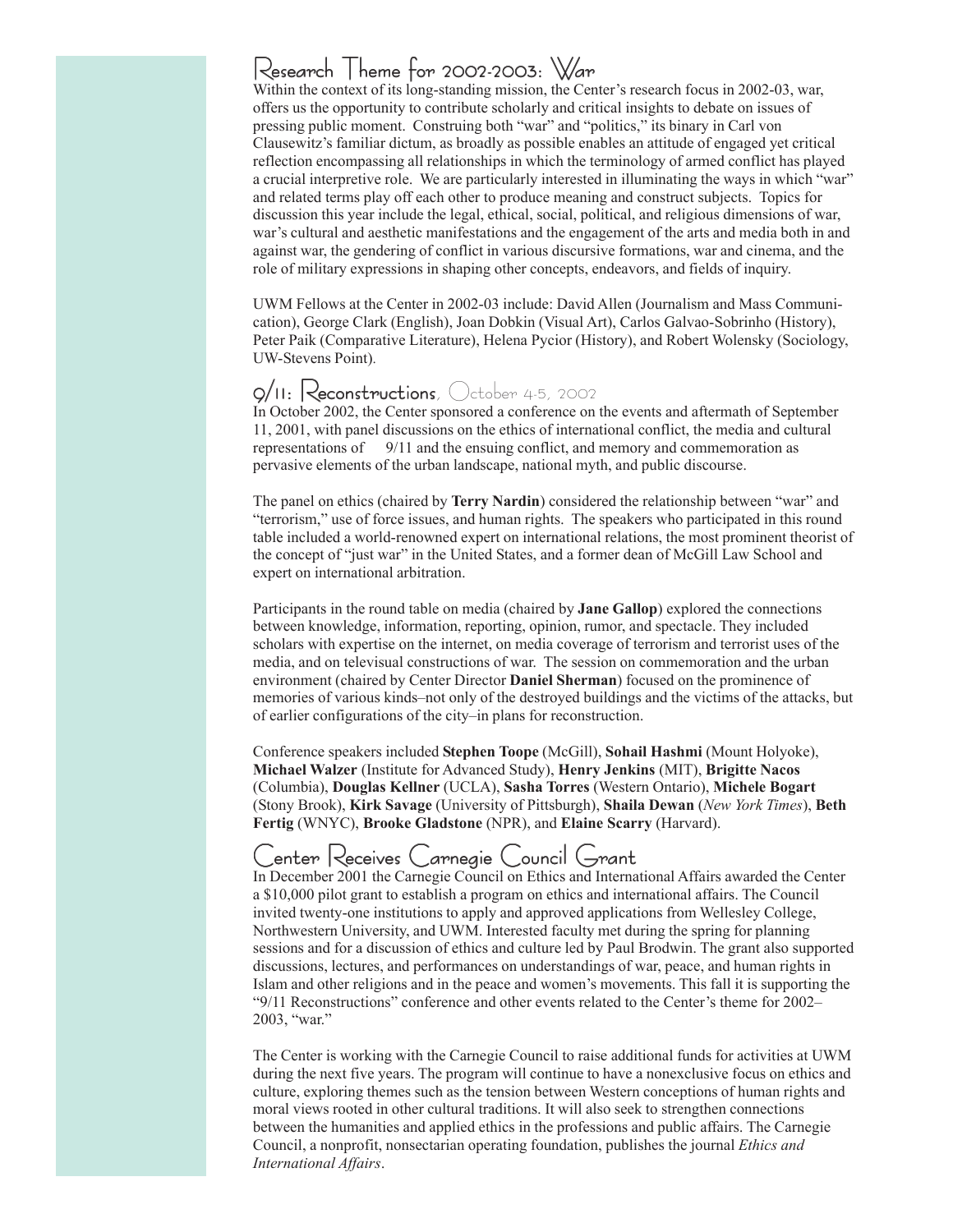## Recent Programs

A broad array of programs occurred at the Center in 2001-2002 under the rubric of "Transculturalism and the Ends of Community." The year's events were cosponsored by the Cultures and Communities program at UWM.

In fall 2001, a mini-symposium on "The Ends of Scientific Knowledge" featured **Joan Fujimura** (UW-Madison) and **Steve Fifield** (Univ. of Delaware), with a response by **Paul Brodwin** (UWM). In November, **Frances Aparicio** (Univ. of Illinois at Chicago), **Theresa Delgadillo** (Univ. of Arizona), and **Anne Martínez** (Univ. of Minnesota) spoke at a minisymposium on "Contact Zones: Latina/o Memory, Labor and Literature in the Midwest." A third mini-symposium on "The Roma (The Gypsies): Transculturalism Avant La Lettre" was held in December, with speakers **Dick Blau** (UWM), **Ian Hancock** (Univ. of Texas at Austin), **Charles Keil** (SUNY-Buffalo), and **Anya Verkhovskaya-Cohen** (Milwaukee).

Other Center lecturers in the fall included Chilean artist **Cecilia Vicuña**, **Mark Poster** (UC, Irvine), and **William Scheuerman** (Univ. of Minnesota).

A mini-symposium entitled "No Ends to Native Communities" with Native American writers **Simon Ortiz** (Univ. of Toronto), **Gordon Henry** (Michigan State Univ.), **Lavonne Ruoff** (Univ. of Illinois at Chicago), and **Kateri Akiwenzie-Damm** (Ontario) occurred in February 2002 with a pre-symposium reading by poet/novelist **Sherman Alexie**.

The year's final mini-symposium, "The Globalization of Popular Music," took place in April with **Jocelyne Guilbault** (UC, Berkeley), **Steven Feld** (Columbia Univ.), and **Bernard Gendron** (UWM).

In addition, **James Green** (California State Univ. at Long Beach), **Marc Stein** (York Univ.), **Veena Das** (New School Univ.), and performance artist **Coco Fusco** spoke at the Center in spring 2002.



*Erica Fudge*



*Jeffrey Merrick, Mark Poster, Kristie Hamilton*



# $F$ all 2002  $F$ vents

 In addition to the conference on "9/11: Reconstructions" (October 4-5), the Center is planning:

"War and Gender/Gender and War," Friday, November 1, 2:00 p.m., Curtin Hall 118, a symposium with lectures by: **miriam cooke** (Professor of modern Arabic literature and culture at Duke University, who has written on women's war narratives in the Middle East), **Cynthia Enloe** (Professor of government and international relations at Clark University, who has written on women in the American military–both institutionally and in the cultural imaginary), and

Paul Lerner (Assistant Professor of History at USC whose work is on psychiatric reconstruction of masculinity after World War I).

Other Fall programs include:

a slide presentation by Australian artist **George Gittoes** (Sydney). Friday, October 18, 3:30 pm; Curtin Hall 175.

"Catastrophic Nationalism," a lecture by **Michael Geyer** (Professor of History at the University of Chicago). Friday, November 15, 3:30 pm; Curtin Hall 118.

"The Language of War," a seminar with **James Dawes** (Assistant Professor of English, Macalester College). Friday, November 22; contact Center for details.

*Cul-de-Sac: A Suburban War Story*, documentary by **Garrett Scott**. Friday, December 6, 3:30 p.m.; Curtin Hall 118.

## Representing Animals

Cloning pets, creating animatronic characters for *Animal Farm*, displacing fears of aging onto dogs; these are just a few of the highlights of studies collected in a forthcoming volume in the Center's book series, Theories of Contemporary Culture. The volume, *Representing Animals*, edited by Nigel Rothfels, includes essays first presented at a Center conference by the same name in April 2000. Among the contributors are Erica Fudge, Kathleen Kete, Teresa Mangum, Andrew Isenberg, Steve Baker, Marcus Bullock, Akira Mizuta Lippit, Garry Marvin, Jane Desmond, Susan McHugh, and Nigel Rothfels. The volume is expected out from Indiana University Press later this fall.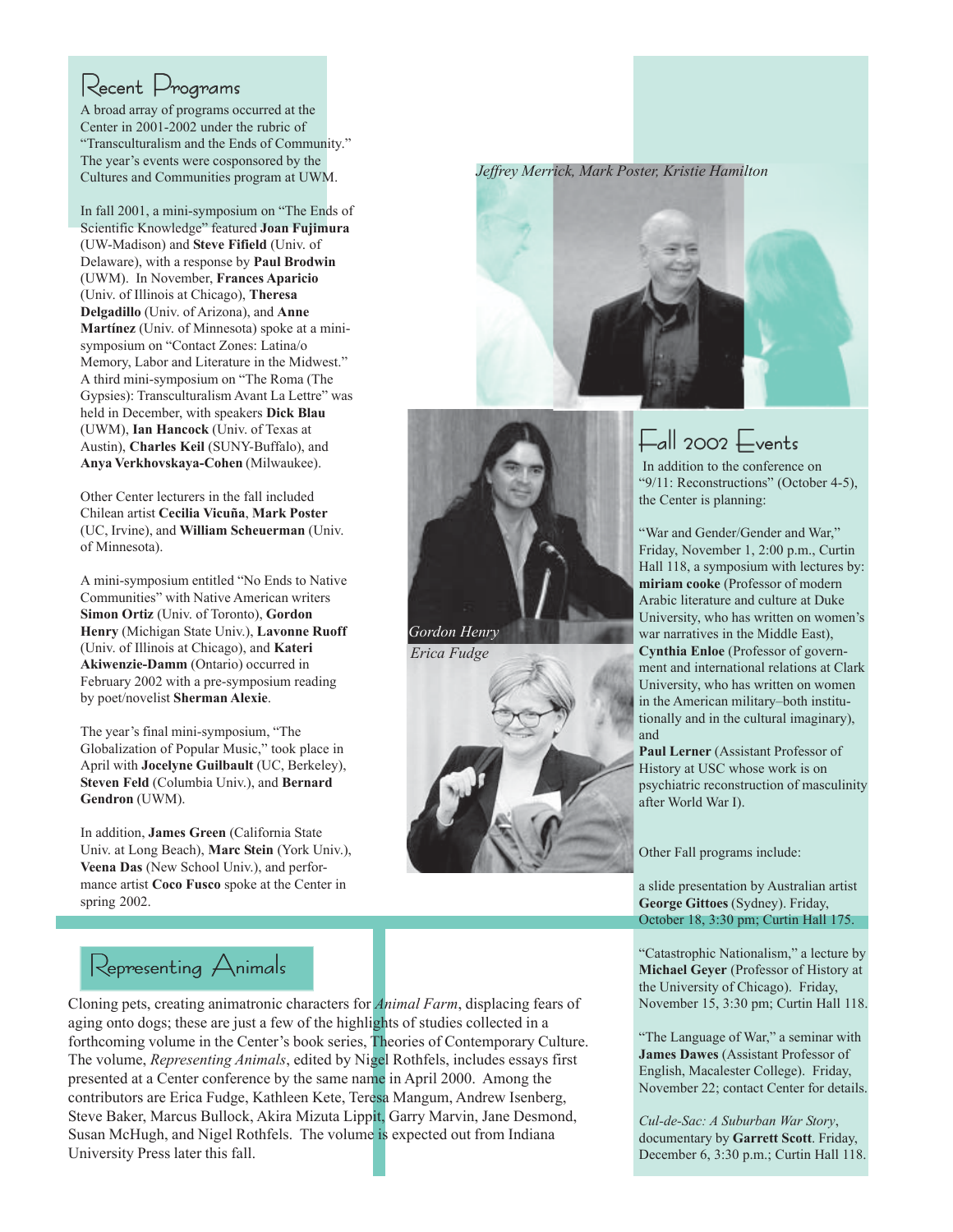## Fellows of the Center 2002-03



**David Allen** is Assistant Professor of Journalism and Mass Communication at UWM. His recent work has appeared in *Journalism: Theory, Practice, & Criticism* and *Communication Law & Policy*. He is the coeditor, with Robert Jensen, of *Freeing the First Amendment: Critical Perspectives on Freedom of Expression* (1995), to which he also contributed an introduction and the chapter, "The Supreme Court and the Creation of an (In)active Public Sphere." His research project at the Center is an analysis of the Supreme Court's First Amendment decisions during times of war.

**George Clark** is Assistant Professor in the Department of English at UWM, where he specializes in fiction writing. He is the author of *The Small Bees' Honey* (1997), and his short stories have also appeared in *The Black Warrior Review*, *Glimmer Train*, *Transition*, *Georgetown Review*, *The Massachusetts Review*, *Southern Review*, *Zoetrope: All Story,* and elsewhere. Clark was awarded a 2002 National Endowment of the Arts Fellowship for Fiction Writing. As a Center Fellow, Clark will begin work on a novel on Angola.





**Joan Dobkin** is Assistant Professor of Visual Art at UWM, where she specializes in graphic design. Her posters and other artwork, in which she seeks to promote public discourse on social and political issues, have been published nationally and internationally. Her most recent work, "Live for Less," is an 8' x 28' digitially produced mural currently displayed on the front of Woodland Pattern Bookstore in Milwaukee. While at the Center, Dobkin will be conducting a study of the vocabulary of aggression in social space, the results of which she will use to produce one or more public works of art.

**Carlos Galvao-Sobrinho** is Assistant Professor of History at UWM and the author of articles in *Bryn Mawr Classical Review* and *Athenaeum*. A specialist in Roman history, he received his Ph.D. from Yale University in 1999. He also holds a M.D. degree from the Federal University of Pelotas in Brazil. His current research focuses on the themes of poverty in the Roman Empire, religious conflict in late antiquity, and ancient urbanism. His research project at the Center is entitled "The Limits of Tolerance: Religious Conflict and Violence in the Later Roman Empire."





**Peter Paik** is Assistant Professor of Comparative Literature at UWM. He received his Ph.D. in Comparative Literature in 1999 from Cornell University, where he completed a dissertation on revelatory experience in modern literature and film. His work has appeared in *The Yale Broch Symposium*, *Religion and the Arts*, and *The Bookpress*. As a Fellow of the Center, he intends to approach the concept of war from a variety of perspectives, addressing its rhetorical impact in philosophy and theory as well as its thematic significance in literary works and film

**Helena Pycior** is Professor of History at UWM. She is the author of *Symbols, Impossible Numbers, and Geometric Entanglements: British Algebra through the Commentaries on Newton's "Universal Arithmetick"* (1997) and the coeditor (with Nancy G. Slack and Pnina G. Abir-Am) of *Creative Couples in the Sciences* (1996). Her articles have appeared in *Historia Mathematica*, *Isis*, and *Journal of the History of Ideas*. As a Center Fellow, Pycior will be conducting a study of "Women and the War against Breast Cancer."